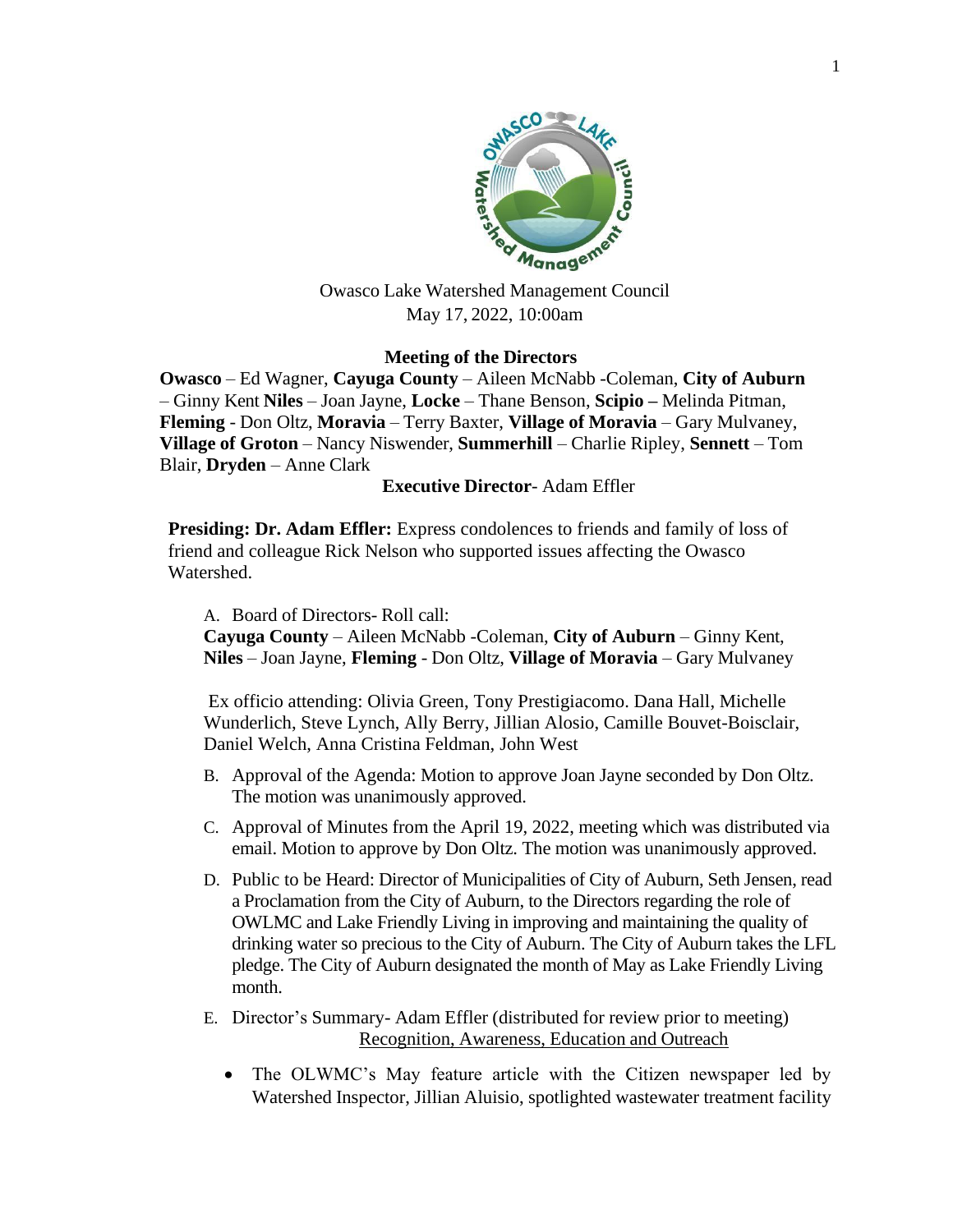damages and costs associated with flushing non-flushable products. The article recommended proper disposal of such items.

- The OLWMC's aquatic invasive species (AIS) 'Clean, Drain, Dry' Portaboard® trailer was moved by Cayuga County Parks and Trails staff from the Parks and Trails office to the Emerson Park boat launch for the purpose of increased visibility.
- The Owasco Lake Watershed Inspection and Protection Division (OLWIPD) completed the distribution of 2021 OLWIPD/OLWMC annual report copies among watershed municipalities.

### HABs Identification and Reporting

Project Update: The NYS Department of Environmental Conservation's (NYSDEC's) NYHABs website remains unavailable until the 2022 monitoring season begins. The Finger Lakes Hub has scheduled a virtual training this year for Finger Lakes Shoreline HABs Surveillance volunteers on Tuesday, June 7, 2022. There are no major changes to the program this year. New volunteers are required to attend either the live training or watch the recorded version, and DEC staff recommend returning volunteers participate for review. Surveillance coordinators for each lake should plan to attend and discuss programming logistics.

### Lake Friendly Living

Project Update: The Lake Friendly Living Coalition is providing nearly 15 educational and hands on events during the May 2022 awareness series. The LFL May Series events calendar is published via the Cayuga County Chamber of Commerce, the Citizen Newspaper, and Life in the Finger Lakes magazine. Furthermore, LFL program promotion is underway as part of the NYSDEC Region 7 News via 'DEC Delivers' with nearly ~45,000 subscribers. OLWMC staff coordinated, among local leaders, webinar presentations on the NYS Climate Smart Communities program and the implementation of Emerson Park's new rain garden. Further, staff coordinated with the State University of New York Environmental Science and Forestry for the upcoming May 21, 2022 community shrub willow-planting project at the OLWMC's nursery in the Town of Owasco. All members of the public are encouraged to assist with the planting project. The nursery will act as a long-term source of willow canes for the future installation of riparian buffers within the watershed. This project is also poised to offer an opportunity for a student undergraduate internship and/or capstone project in 2023. All event registrations are available on the Coalition's website [\(www.flrwa.org/lake-friendly](http://www.flrwa.org/lake-friendly-living)[living\)](http://www.flrwa.org/lake-friendly-living). At their May 12 meeting, Auburn City Council heard a mayoral proclamation endorsing LFL awareness month and the expansion of the messaging program throughout the watershed and the greater Finger Lakes Region.

### Hyfi Watercourse Level Sensors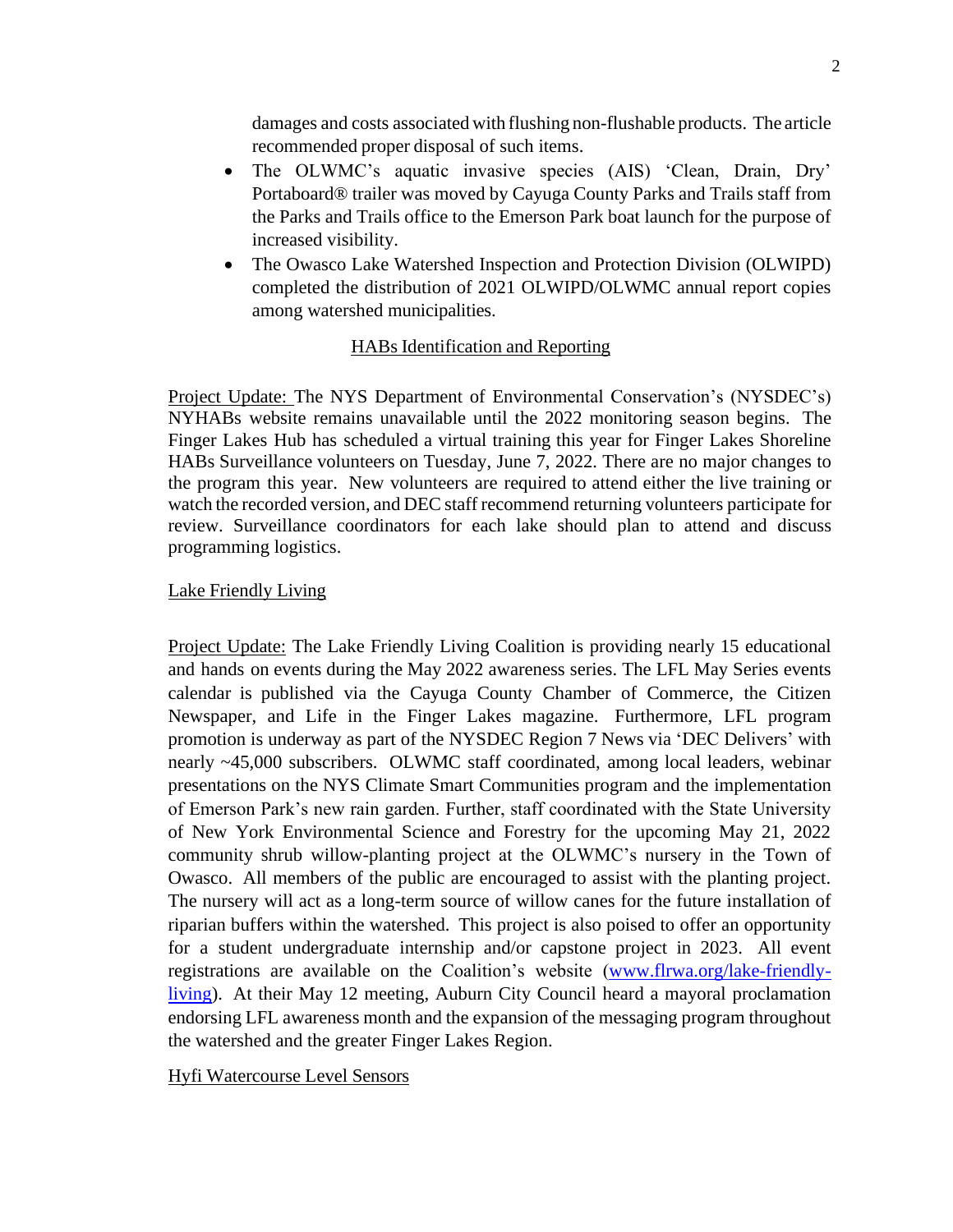#### Hyfi Project Updates:

- 1. On April 22, 2022, Hyfi sensors were replaced at two locations: Sucker Brook at Owasco Rd, and Inlet at Route 90 in Locke.
- 2. Staff will be installing an additional sensor and assembly for a newly targeted stream monitoring location adjacent to Long Point Road.

#### Watershed Partner Collaboration

## Projects Updates:

- The OLWMC continues to work towards a transfer of ownership of a  $\sim$ 160acre priority parcel in Sempronius from The Nature Conservancy (TNC) to the OLWMC that will advance the council's position as a land conservation steward within the watershed. We continue to evaluate insurance coverage scenarios in context with desired land uses and associated costs. As part of a successful transfer of ownership of the property, TNC will offer \$15,000 of upfront land stewardship dollars to help the OLWMC get started with funding needs (e.g., insurances) to own and maintain the land preserve. The OLWMC developed a land stewardship/maintenance plan, adopted from TNC's plan, to ensure the OLWMC meets project responsibilities.
- The OLWMC is collaborating with Wegmans Food Markets to promote LED flares as a safer and more environmentally friendly alternative to conventional incendiary flares. The OLWMC is underway and under contract with a profitsharing initiative with Wegmans. Similar to last year, starting May 22, 2022, Wegmans will be selling a 2pk and 6pk LED Flares. Wegmans will be donating \$2.00 for each 2pk (\$16.99 retail) sold and \$6.00 for each 6pk (\$39.99 retail) sold to local Watersheds as outlined in the attached document.
- Our Keynote Presenter for next month's June 21, 2022 OLWMC public board meeting will be Kirsten Workman, Nutrient Management and Environmental Sustainability Specialist from Cornell ProDairy. She will present on advancements in, and recommendations for, cover cropping within the Owasco Lake watershed.

Grants Projects and Programs Underway

Projects Review:

• GLRI Conservation Kick Project

Project Review: In partnership, the Cayuga County SWCD assisted a watershed farmland owner to finalize their application for the installation of a water and sediment control basin (WASCOB). The Great Lakes Restoration Initiative (GLRI) Conservation Kick Program will fund the project, in part. The City of Auburn invested the required cost share for the grant award administered through the OLWMC, demonstrating the city's commitment towards supporting conservation advancements for local agriculture. Based on the Great Lakes Commission's upfront analysis, and relative to all other Conservation Kick projects planned across the Great Lakes Basin, the CCSWCD/OLWMC project will result in the greatest nutrient reduction outcomes*.* Project partners finalized contract details. Seneca County Soil and Water Conservation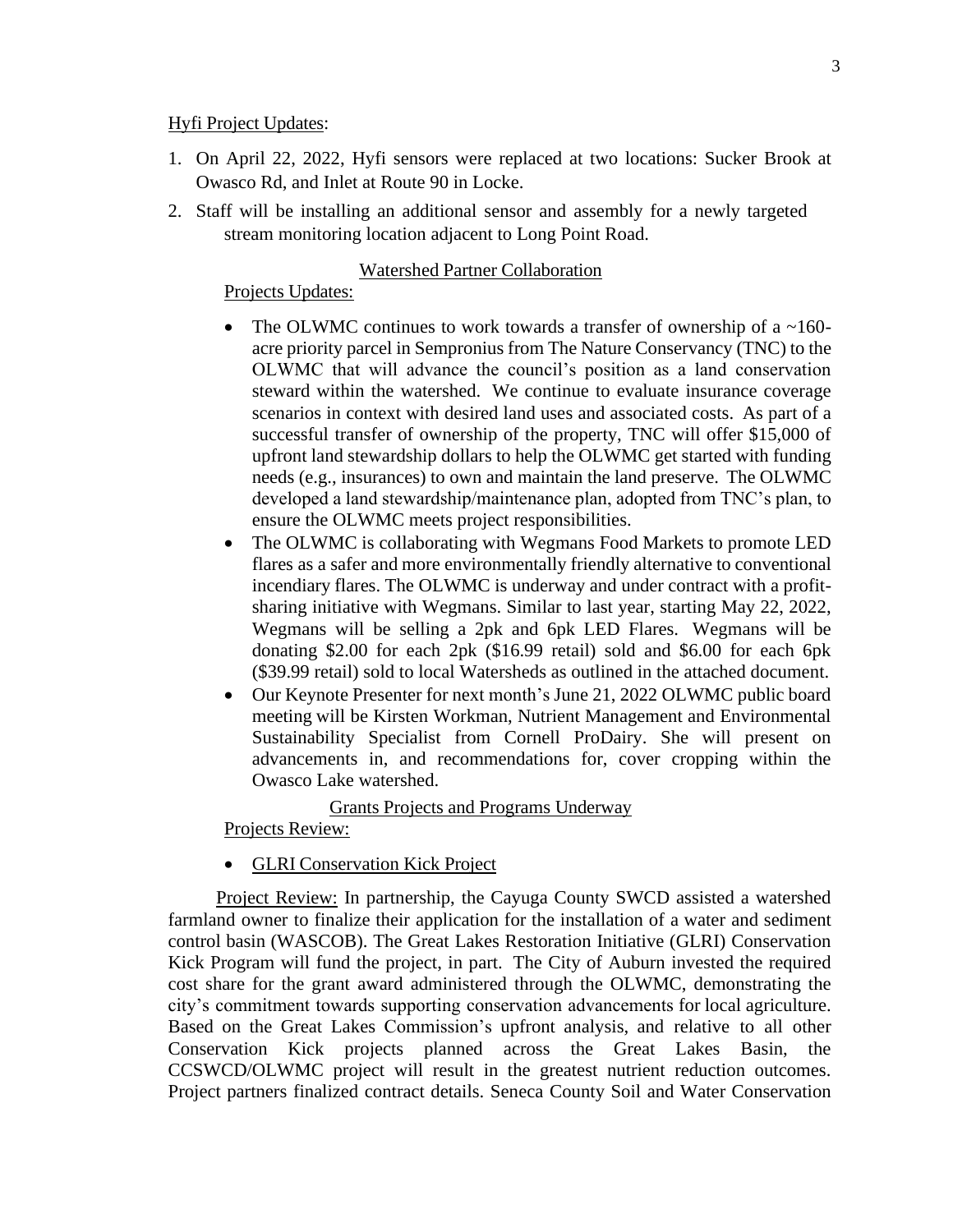District Engineer and Auburn Director of Municipal Utilities have reviewed the final WASCOB design for approval.

# • NRCS RCPP

Project Review: On April 13, 2022 the OLWMC submitted a project proposal through the Natural Resources Conservation Service Regional Conservation Partnership Program (NRCS RCPP). The OLWMC retooled last year's NRCS RCPP proposal, according to review comments, and requested federal funding intended to help advance the Cayuga County SWCDs' conservation farm planning and BMP implementations within the Owasco Lake watershed. The proposed project will help build local capacity for certified farm planning within the watershed and provide support for targeted conservation projects, a prospect intended to increase efficiencies for local agriculture that will benefit both farmers and watershed conservation.

## Relevant Available Grant Programs

# TNC:

• TNC is offering flood adaptation grant writing support. This is an invaluable opportunity, especially for those municipalities that experience flooding concerns, yet have limited capacity to write grant proposals for project(s) funding. The OLWMC submitted a program application in anticipation it will target an OLWMC directing municipality that has identified a suitable project and is interested to engage.

# NYSDEC:

- Water Quality [Improvement Projects \(](https://gcc02.safelinks.protection.outlook.com/?url=https%3A%2F%2Flnks.gd%2Fl%2FeyJhbGciOiJIUzI1NiJ9.eyJidWxsZXRpbl9saW5rX2lkIjoxMDMsInVyaSI6ImJwMjpjbGljayIsImJ1bGxldGluX2lkIjoiMjAyMjA1MTAuNTc2Njc4ODEiLCJ1cmwiOiJodHRwczovL3d3dy5kZWMubnkuZ292L3B1YnMvNDc3NC5odG1sIn0.gd1OB3MtEqd64ATFtjvVmcucCmoJs0Pt2aYfsWWjRJk%2Fs%2F173601332%2Fbr%2F131058055804-l&data=05%7C01%7Cshannon.dougherty%40dec.ny.gov%7Cec3579af0bdb4b5953be08da329841c1%7Cf46cb8ea79004d108ceb80e8c1c81ee7%7C0%7C0%7C637877926764339076%7CUnknown%7CTWFpbGZsb3d8eyJWIjoiMC4wLjAwMDAiLCJQIjoiV2luMzIiLCJBTiI6Ik1haWwiLCJXVCI6Mn0%3D%7C3000%7C%7C%7C&sdata=k%2BE1OM9vIhF6flVprtk4NXz2sr1%2FhMBk49MHKLP%2FF3Q%3D&reserved=0)WQIP): funds are available for the implementation of projects to improve water quality or aquatic habitat, or protect a drinking water source. Eligible project types include wastewater treatment improvement, non-agricultural nonpoint source abatement and control, land acquisition for source water protection, salt storage, aquatic connectivity restoration, and marine habitat restoration.
- [Non-Agricultural](https://gcc02.safelinks.protection.outlook.com/?url=https%3A%2F%2Flnks.gd%2Fl%2FeyJhbGciOiJIUzI1NiJ9.eyJidWxsZXRpbl9saW5rX2lkIjoxMDQsInVyaSI6ImJwMjpjbGljayIsImJ1bGxldGluX2lkIjoiMjAyMjA1MTAuNTc2Njc4ODEiLCJ1cmwiOiJodHRwczovL3d3dy5kZWMubnkuZ292L3B1YnMvMTE2NzI1Lmh0bWwifQ.l5uT6azX592qZRczVFs2KQTl6mHwAYL4vsfV_Mg2X1U%2Fs%2F173601332%2Fbr%2F131058055804-l&data=05%7C01%7Cshannon.dougherty%40dec.ny.gov%7Cec3579af0bdb4b5953be08da329841c1%7Cf46cb8ea79004d108ceb80e8c1c81ee7%7C0%7C0%7C637877926764339076%7CUnknown%7CTWFpbGZsb3d8eyJWIjoiMC4wLjAwMDAiLCJQIjoiV2luMzIiLCJBTiI6Ik1haWwiLCJXVCI6Mn0%3D%7C3000%7C%7C%7C&sdata=F30wAj3Dgr0p8XFfXZGmRorJd%2FNjI7QedkVgZfeMgOA%3D&reserved=0) Nonpoint Source Planning and Municipal Separate Storm Sewer System (MS4) Mapping Grant (NPG): funds production of planning reports for nonpoint source water quality improvement projects and mapping of Municipal Separate Storm Sewer Systems.
- New York Sea Grant, in partnership with the New York State Department of Environmental Conservation (DEC), announced \$400,000 in grant funding is now available for Great Lakes ecosystem-based management projects in support of New [York's](https://lnks.gd/l/eyJhbGciOiJIUzI1NiJ9.eyJidWxsZXRpbl9saW5rX2lkIjoxMDIsInVyaSI6ImJwMjpjbGljayIsImJ1bGxldGluX2lkIjoiMjAyMjA1MTEuNTc3MjU1MjEiLCJ1cmwiOiJodHRwczovL3d3dy5kZWMubnkuZ292L2xhbmRzLzkxODgxLmh0bWwifQ.taX18Mr5B-PA_ai1vWlxxIos6-6_PJEUfz4tkx0V7e8/s/980359839/br/131125373068-l) [Great Lakes Action Agenda.](https://lnks.gd/l/eyJhbGciOiJIUzI1NiJ9.eyJidWxsZXRpbl9saW5rX2lkIjoxMDIsInVyaSI6ImJwMjpjbGljayIsImJ1bGxldGluX2lkIjoiMjAyMjA1MTEuNTc3MjU1MjEiLCJ1cmwiOiJodHRwczovL3d3dy5kZWMubnkuZ292L2xhbmRzLzkxODgxLmh0bWwifQ.taX18Mr5B-PA_ai1vWlxxIos6-6_PJEUfz4tkx0V7e8/s/980359839/br/131125373068-l) Awards of up to \$50,000 per project. Applications are due July 1, 2022. Proposed projects must address key water quality, natural resource, and resiliency priorities in New York's Great Lakes Action Agenda and should advance local priorities identified in existing community plans. Eligible projects may include planning, design, implementation, information management tool development, demonstration projects, and targeted educational outreach.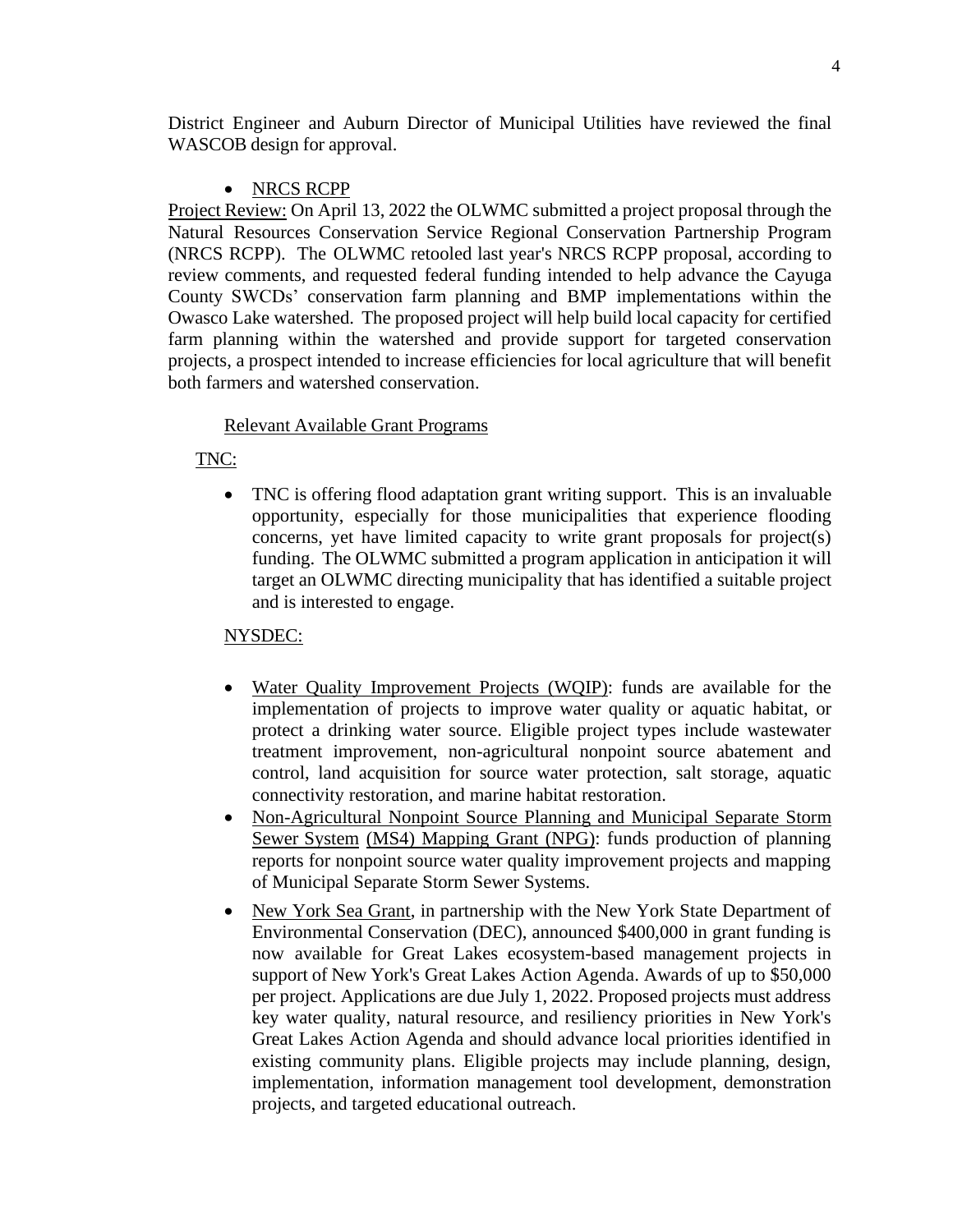### Municipality Buy-In

Project Review: The OLWMC continues to encourage participation and directorship from the remaining towns within the watershed that have yet to join to help direct project initiatives. They include the Towns of Venice, Sempronius, Groton, Genoa, Skaneateles, and Lansing; we continue to encourage the Board of Directors to reach out to representatives from these towns to elicit municipality interest.

- F. Board of Directors/Municipality Representatives Feedback:
	- i. Joan Jayne asked how the LED flares did last year. Lakes with 'ring of fire' tradition did much better but Wegman's did offer \$1000. Grant.
	- ii. People need to be aware that baby wipes are NOT flushable. There is an article in the Citizen.
	- iii. Commend municipalities for engaging watershed inspectors with approval of site construction process.
- G. Treasurer's Audit and Finance Report
	- i. April 30, 2022, Financials Approval Joan Jayne reported that Total Assets \$245.777.63 and Total Liabilities and Equity are \$304,229.73. Motion to approve by Don Oltz seconded by Terry Mulvaney. Motion was unanimously approved.
	- ii. 2021 Draft Financial Audit Approval: Auditor's opinion:
		- "In our opinion, the financial statements referred to above present fairly, in all material respects, the financial position of the Owasco Lake Watershed Management Council, Inc., as of December 31, 2021, and 2020, and the changes in net assets and its cash flows for the years then ended, in accordance with accounting principles generally accepted in the United States of America."
			- Motion to approve the Auditor's report as distributed via email Ginny Kent. Seconded by Joan Jayne, Motion was unanimously approved.
- H. 2021 Project Outcomes and Future Outlooks for the Tompkins County Soil and Water Conservation District- Jon Negley: To view this presentation please visit the video of the Directors Meeting at <https://www.olwmc.org/news>
- I. Lake Monitoring Report- John Halfman unavailable-lake monitoring will begin in May.
- J. The Nature Conservancy Update Olivia Green-continue to evaluate properties for sharing, continue with septic upgrade for children's camp on Owasco Lake.
- K. NYSDEC Hub Updates- Tony Prestigiacomo-information covered in report in